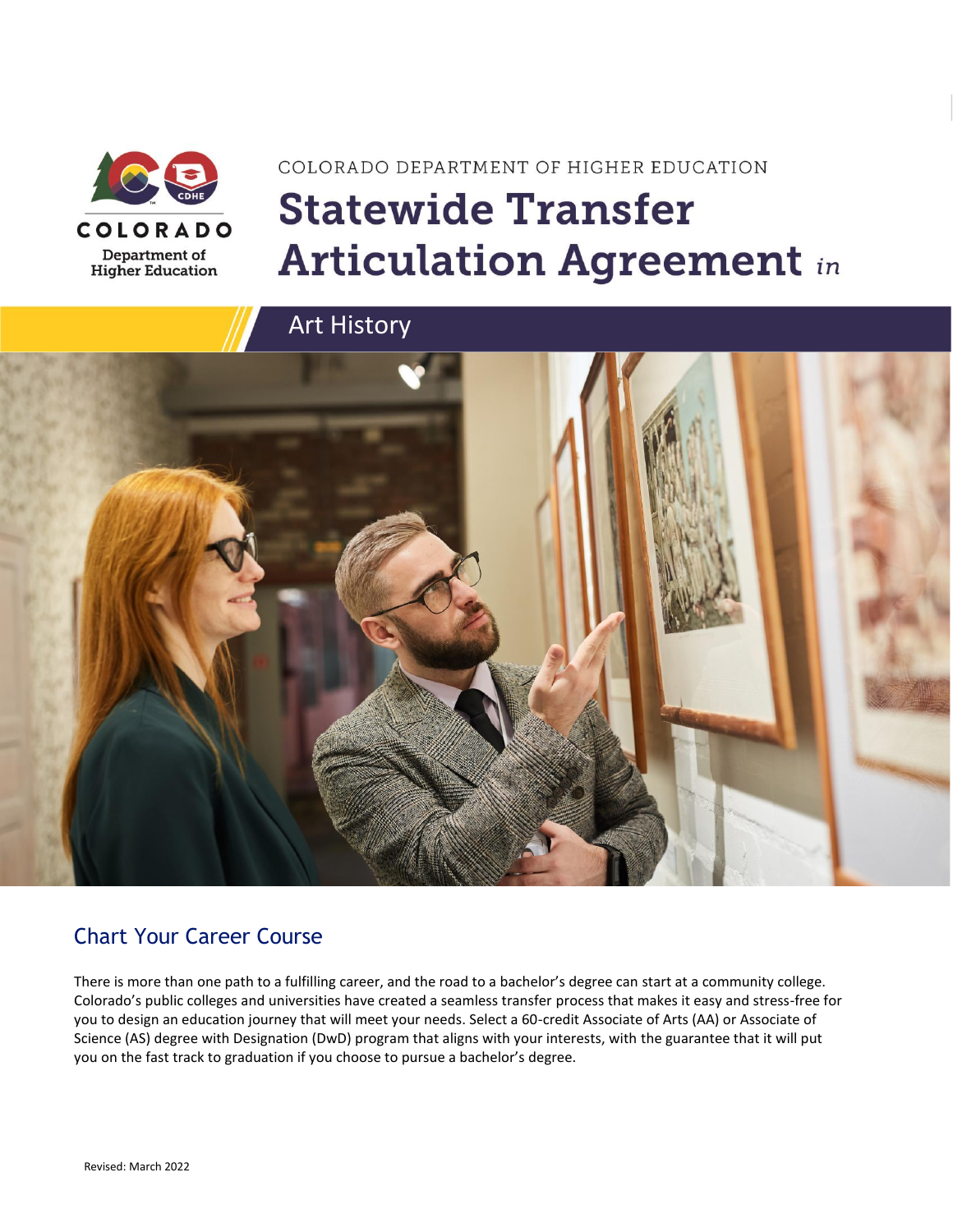## Introduction

Have you ever looked at a famous painting or sculpture and wondered about its creation? Have you thought about what historical factors may have influenced the artist's style and point of view? If so, a degree in Art History will give you the knowledge and skills to observe works of art in a new and exciting way. You will develop visual and critical abilities to recognize social, political, philosophical, literary, and religious context of the time period in which they were created. This expertise can lead to a number of opportunities, working in galleries, museums, schools, or for an art publication.

An associate program in Art History is a first step toward a career as a curator, archivist, or art authenticator. This degree is transferable to universities offering a bachelor's degree in Art, Art History, Fine Arts, and Visual and Performing Arts.

The first year of an Art History program will include math and English courses to meet general education requirements. The completion of introductory math and English courses in your first year is proven to greatly increase the likelihood of crossing the graduation stage, boosting your momentum along the academic pathway you select. Other general education courses on your pathway will cover topics in Arts and Humanities, History, Social and Behavior Sciences, and Natural and Physical Sciences.

Program-specific courses may begin as soon as your first semester. These courses will become more advanced as you move along your degree pathway. Through this sequence of courses, your knowledge of art history will grow and deepen. Coursework will include Art History: Ancient to Medieval, Art History: Renaissance to Modern, and Art History: 1900 to Present. After completing a 60-credit associate degree, your degree pathway can continue with guaranteed transfer to a college that offers bachelor's degrees.

### **Degree Pathway Knowledge & Skills**

- Observation skills
- Research skills
- Critical reasoning
- Analytical thinking
- Verbal and written communication
- Visual literacy
- Cuturally responsive analysis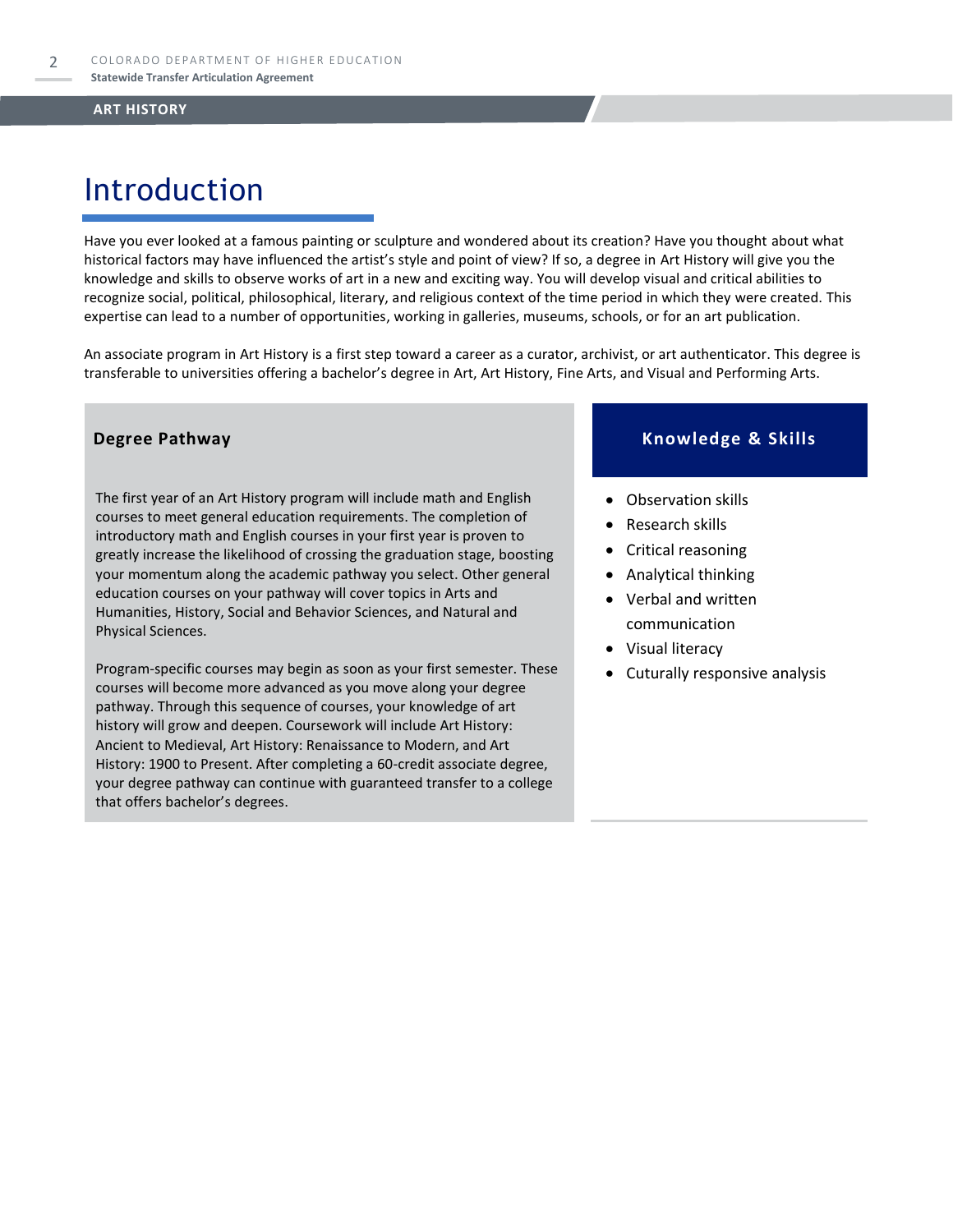3

# Participating Institutions

### **Earn an Associate Degree with Designation (DwD)**

*From one of these Colorado public community/junior colleges*

**Aims Community College** [A.A. Art History ] **Arapahoe Community College** [A.A. Art History ] **Colorado Mountain College** [A.A. Art History ] **Colorado Northwestern Community College** [A.A. Art History] **Community College of Aurora** [A.A. Art History ] **Community College of Denver** [A.A. Art History ] **Front Range Community College** [A.A. Art History ]

**Northeastern Junior College** [A.A. Art History ] **Otero College** [A.A. Art History ] **Pikes Peak Community College** [A.A. Art History ] **Pueblo Community College** [A.A. Art History ] **Red Rocks Community College** [A.A. Art History ] **Trinidad State College** [A.A. Art History ]

### **Earn a Bachelor's Degree**

*From one of these Colorado public four-year institutions*

**Colorado Mesa University**  [B.F.A. Art; Art History concentration]

**Colorado State University-Ft Collins**  [B.A. Art; Art History concentration]

**Colorado State University-Pueblo**  [B.A. Art; Art History emphasis]

**Metropolitan State University of Denver**  [B.A. Art History, Theory, & Criticism]

**University of Colorado Boulder**  [B.A. Art History]

**University of Colorado Colorado Springs** [B.A. Visiual & Performing Arts; Art History option]

**University of Colorado Denver** [B.A. Fine Arts; Art History emphasis]

**University of Northern Colorado** [B.A. Art & Design; Art History emphasis]

**Western Colorado University** [B.A. Art; Art History & Theory emphasis]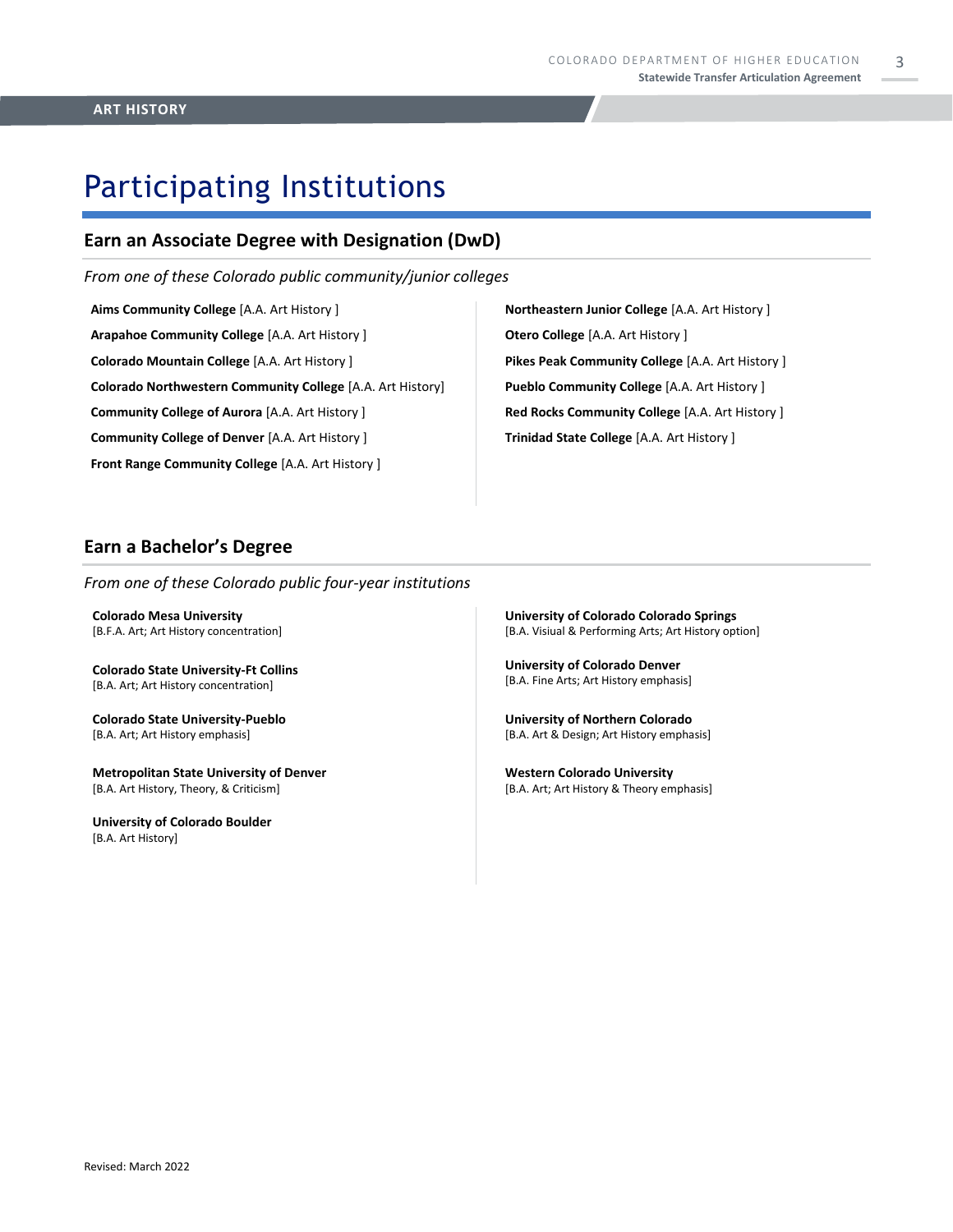## Prescribed Curriculum

### ART HISTORY

| <b>Required Courses that Fulfill General Education Requirements</b><br><b>31-32 CREDIT HOURS</b> |                        |                                                                                                  |                                                                                                                                                                       |  |
|--------------------------------------------------------------------------------------------------|------------------------|--------------------------------------------------------------------------------------------------|-----------------------------------------------------------------------------------------------------------------------------------------------------------------------|--|
|                                                                                                  | Credit<br><b>Hours</b> | <b>Community College</b><br>Course No.                                                           | <b>Course Title or Category</b>                                                                                                                                       |  |
| (Written)<br>Communication                                                                       | 6                      | ENG 121/1021 and<br>ENG 122/1022<br><b>OR</b><br>ENG 122/1022 and a<br>GT Pathways CO3<br>course | English Composition I (GT-CO1) and English Composition II (GT-<br>CO <sub>2</sub><br>OR English Composition II (GT-CO2) and a GT Pathways CO3 course<br>$GT-CO3$      |  |
| <b>Mathematics</b>                                                                               | 3                      |                                                                                                  | One GT Pathways Mathematics course (GT-MA1), prefer MAT<br>120/1240 Mathematics for the Liberal Arts                                                                  |  |
| <b>Arts &amp; Humanities</b>                                                                     | 6                      |                                                                                                  | Two GT Pathways Arts & Humanities courses (GT-AH1, GT-AH2,<br>GT-AH3, or GT-AH4) EXCEPT the courses listed in the Additional<br><b>Required Courses section below</b> |  |
| <b>History</b>                                                                                   | 3                      |                                                                                                  | One GT Pathways History course (GT-HI1)                                                                                                                               |  |
| Social &<br><b>Behavioral Sciences</b>                                                           | 6                      |                                                                                                  | Two GT Pathways Social & Behavioral Sciences courses (GT-SS1,<br>GT-SS2, GT-SS3)                                                                                      |  |
| Natural &<br><b>Physical Sciences</b>                                                            | 7 or 8                 |                                                                                                  | Two GT Pathways Natural & Physical Sciences courses (GT-SC1, GT-<br>SC2); one of these courses must have the required laboratory (GT-<br>SC1)                         |  |

### Additional Required Courses\* **18** CREDIT HOURS **18** CREDIT HOURS

| <b>Credit</b><br><b>Hours</b> | Course No.   | <b>Course Title</b>                         |
|-------------------------------|--------------|---------------------------------------------|
| 3                             | ART 111/1111 | Art History: Ancient to Medieval (GT-AH1)   |
| 3                             | ART 112/1112 | Art History: Renaissance to Modern (GT-AH1) |
| 3                             | ART 121/1201 | Drawing I                                   |
| 3                             | ART 131/1002 | Visual Concepts 2-D Design                  |
| 3                             | ART 132/1003 | Visual Concepts 3-D Design                  |
| 3                             | ART 207/1113 | Art History: 1900 to Present (GT-AH1)       |
|                               |              |                                             |

Electives<sup>1</sup> **10-11** CREDIT HOURS

Total **60** CREDIT HOURS

\***Please Note:** if these credits are *not* required for the *major* at a receiving 4-year institution, they will be applied to the Bachelor's degree as *elective credit* towards *graduation.* Please check with the receiving institution to determine in which way these courses will be applied.

<sup>&</sup>lt;sup>1</sup> Students planning to transfer to CSU-FC will be required to complete a 200-level foreign language for completion of the BA in Art – Art History. Students will be expected to be prepared upon completion of the associate's degree to take an intermediate foreign language or be able to pass the CSU-FC Foreign Language placement exam at the sophomore level. It may not be possible to complete the BA in Art – Art History concentration in two years without this prior foreign language competency.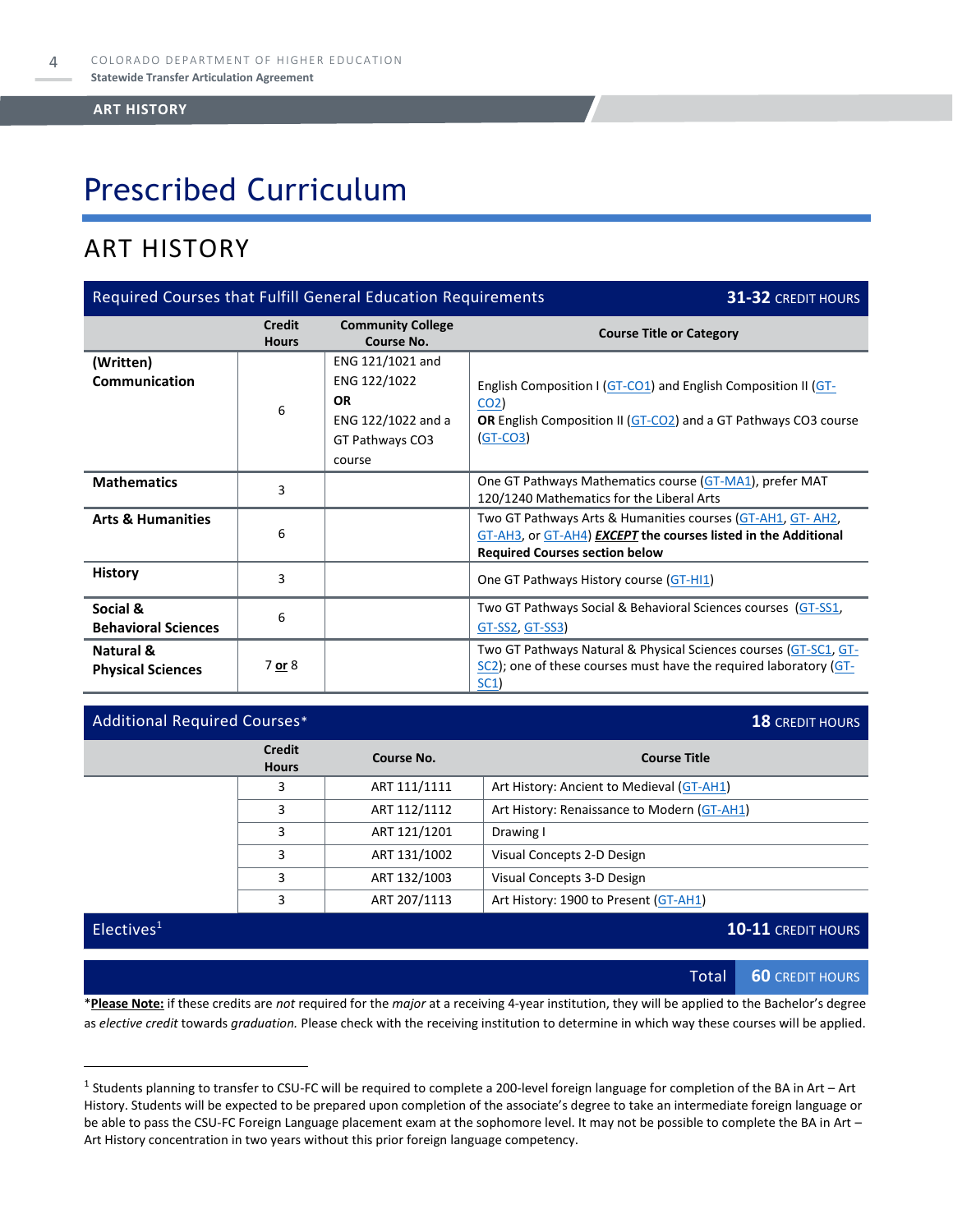5

# Course Planner

### ART HISTORY DEGREE PLAN

### STUDENT NAME

| Institution:                   |                   |                     |                     |                  |  |
|--------------------------------|-------------------|---------------------|---------------------|------------------|--|
| Semester                       | <b>Course No.</b> | <b>Course Title</b> | <b>Credit Hours</b> | <b>Completed</b> |  |
|                                |                   |                     |                     |                  |  |
|                                |                   |                     |                     |                  |  |
|                                |                   |                     |                     |                  |  |
|                                |                   |                     |                     |                  |  |
|                                |                   |                     |                     |                  |  |
|                                |                   |                     |                     |                  |  |
| <b>Total Credits Completed</b> |                   |                     |                     |                  |  |

| Institution:                   |                   |                     |                     |                  |  |
|--------------------------------|-------------------|---------------------|---------------------|------------------|--|
| Semester                       | <b>Course No.</b> | <b>Course Title</b> | <b>Credit Hours</b> | <b>Completed</b> |  |
|                                |                   |                     |                     |                  |  |
|                                |                   |                     |                     |                  |  |
|                                |                   |                     |                     |                  |  |
|                                |                   |                     |                     |                  |  |
|                                |                   |                     |                     |                  |  |
|                                |                   |                     |                     |                  |  |
| <b>Total Credits Completed</b> |                   |                     |                     |                  |  |

| Institution:                   |                   |                     |                     |                  |  |
|--------------------------------|-------------------|---------------------|---------------------|------------------|--|
| Semester                       | <b>Course No.</b> | <b>Course Title</b> | <b>Credit Hours</b> | <b>Completed</b> |  |
|                                |                   |                     |                     |                  |  |
|                                |                   |                     |                     |                  |  |
|                                |                   |                     |                     |                  |  |
|                                |                   |                     |                     |                  |  |
|                                |                   |                     |                     |                  |  |
|                                |                   |                     |                     |                  |  |
| <b>Total Credits Completed</b> |                   |                     |                     |                  |  |

| Institution:                   |                   |                     |                     |                  |  |
|--------------------------------|-------------------|---------------------|---------------------|------------------|--|
| Semester                       | <b>Course No.</b> | <b>Course Title</b> | <b>Credit Hours</b> | <b>Completed</b> |  |
|                                |                   |                     |                     |                  |  |
|                                |                   |                     |                     |                  |  |
|                                |                   |                     |                     |                  |  |
|                                |                   |                     |                     |                  |  |
|                                |                   |                     |                     |                  |  |
|                                |                   |                     |                     |                  |  |
| <b>Total Credits Completed</b> |                   |                     |                     |                  |  |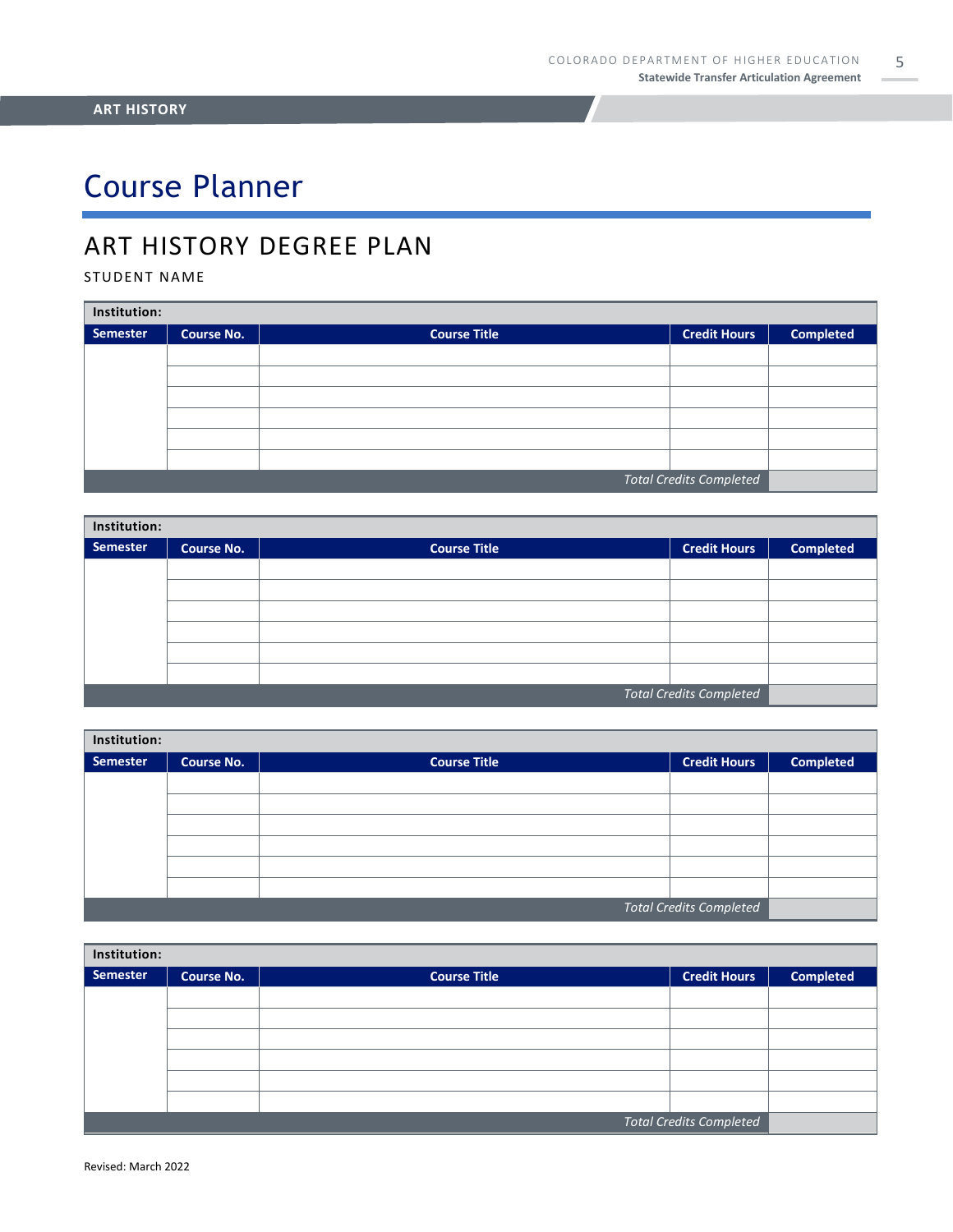### Contractual Language

### **INTRODUCTION**

A statewide transfer articulation agreement identifies the community college courses students need to take in order to graduate from a community college with a 60-credit Associate of Arts (AA) or Associate of Science (AS) degree with designation (DwD). Students are responsible for informing the admissions counselor or transfer advisor at their receiving four-year institution that they are completing a DwD.

It is important for students to understand that completion of an AA or AS degree within two years requires them to complete an average of 15 credits per semester (or 30 credits per year). Also, research shows that students who take classes in their major area within their first 30 credit hours are more likely to persist and graduate.

The guarantees and limitations below describe the minimum requirements to which all participating institutions have agreed. Students who believe an institution is not meeting the guarantees described below can file a complaint with the [CDHE.](https://highered.colorado.gov/filing-student-complaint)

### **GUARANTEES**

Students who complete a DwD pursuant to the prescribed curriculum in this statewide transfer articulation agreement **and** pass all 60 credits with a C- or higher **and** are admitted to the receiving institution's corresponding degree program (see cover page) are guaranteed the following:

- 1. Junior standing with no more than 60 remaining credits to meet the graduation requirements for the baccalaureate degree program covered by this articulation agreement.
- 2. Completion of the receiving institution's lower division general education requirements as defined by the GT Pathways curriculum.
- 3. The same graduation requirements as students who begin and complete this degree program at the four-year institution.
- 4. Admission to all Colorado public baccalaureate awarding institutions (*except* Colorado School of Mines) is guaranteed to applicants who have completed any AA or AS degree from a Colorado public two-year institution after high school graduation, provided certain requirements are met. To see these requirements, please refer to the Colorado Commission on Higher Education's Admissions [Standards Policy](https://highered.colorado.gov/sites/highered/files/2020-03/i-partf_0.pdf), section titled "Guaranteed Transfer Admissions" [here.](https://highered.colorado.gov/educators/policy-funding/cche-policies-procedures) Please note: Students transferring to a University of Colorado institution (Boulder, Colorado Springs, Denver) must satisfy the CU System's MAPS (Minimum Academic Preparation Standards) requirement.
- 5. Per the Commission's **[Prior Learning Assessment](https://highered.colorado.gov/Publications/Policies/Current/i-partx.pdf)** policy, section 2.07, and pursuant to Colorado Revised Statutes §23-1-108 (7)(b)(II)(A), "a state institution of higher education that admits as a junior a student who holds an associate of arts degree, associate of applied science degree, or associate of science degree that is the subject of a statewide degree transfer agreement shall not require the student to complete any additional courses to fulfill general education requirements", and that the receiving institution of higher education is responsible for the total cost of tuition "for any credit hours that exceed the total credit hours required for a native student or that extend the total time to receive the degree beyond that required for a native student".
- 6. The Commission's Prior Learning Assessment policy also states "every Colorado public institution of higher education shall accept in transfer from within the institution and from other state institutions of higher education prior learning assessment credit awarded for GT Pathways requirements" (section 3.01), and "Colorado public institutions of higher education shall not prohibit students from meeting general education/GT Pathways requirements with prior learning assessment credit" (section 3.02).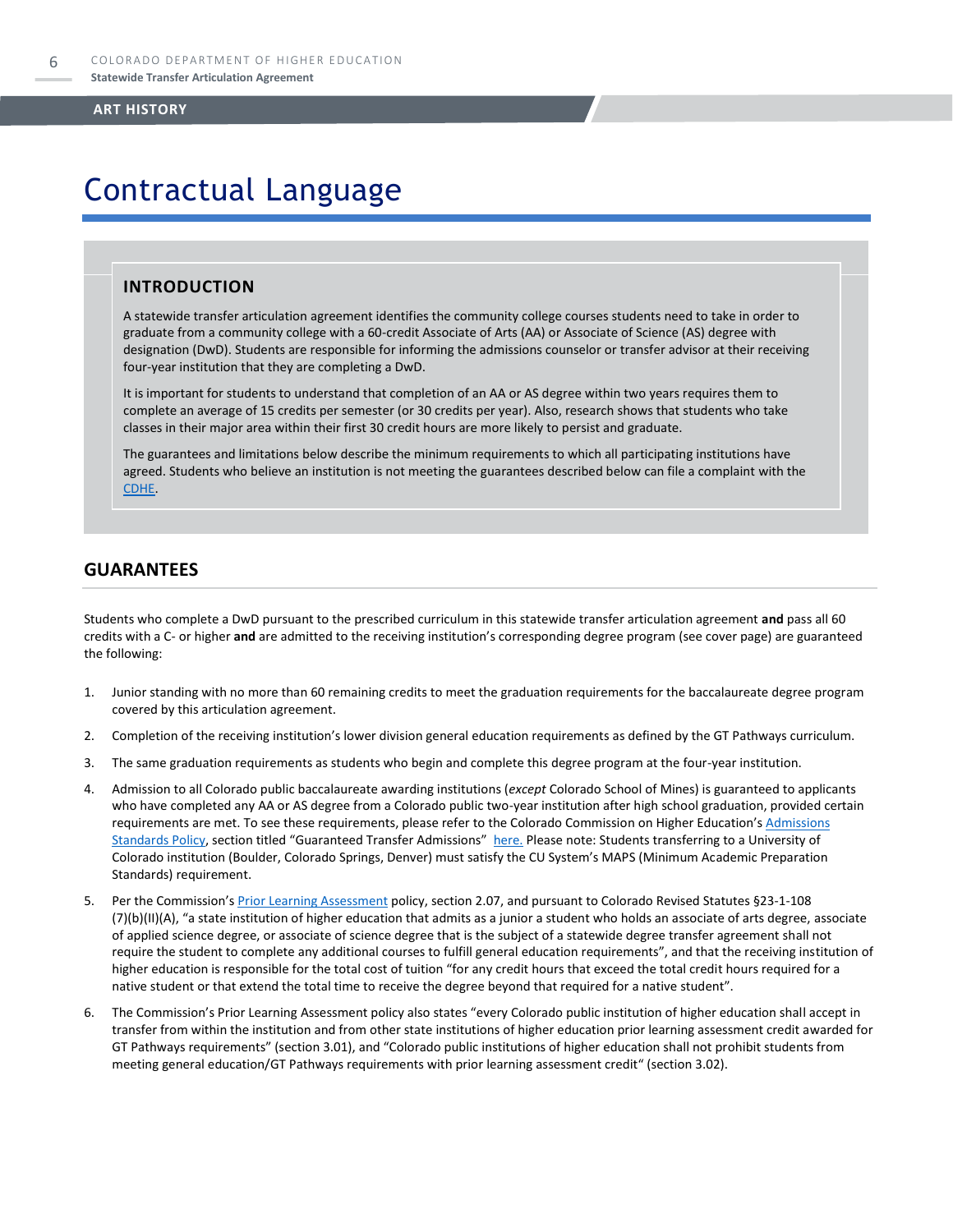### **LIMITATIONS**

- 1. Students must meet all admission and application requirements at the receiving institution including the submission of all required documentation by stated deadlines. Students are advised to consult with the Office of Admissions at the institution to which they intend to transfer.
- 2. Only courses with grades of C- or higher are guaranteed to transfer.
- 3. Admission to a receiving institution does not guarantee enrollment in a specific degree program. Some programs at receiving institutions have controlled entry due either to space limitations or academic requirements.
- 4. The credit and course transfer guarantees described in this agreement apply to the specific degree programs covered by this agreement (see cover page). If the student changes majors, receiving institutions will evaluate application of the courses designated in this agreement to other degree programs on a course-by-course basis.
- 5. Students are allowed to use credits awarded by exam, such as AP (Advanced Placement) and IB (International Baccalaureate), as long as those exams are listed on the exam table[s here,](https://highered.colorado.gov/get-credit-for-what-you-already-know) or may use challenge exams to fulfill GT Pathways requirements (not necessarily major requirements) and those credits are guaranteed to transfer and apply to GT Pathways requirements at the receiving institution per the Colorado Commission on Higher Education's Policy I, X: Prior Learning Assessment. See the entire [policy](https://highered.colorado.gov/Publications/Policies/Current/i-partx.pdf) for more information.
- 6. The receiving institution shall accept all applicable credits earned within ten years of transfer to the receiving institution. Credits earned more than ten years earlier will be evaluated on a course-by-course basis.
- 7. All the courses a student needs to take in the associate degree program covered by this statewide transfer articulation agreement are listed in the prescribed curriculum. Course substitutions are allowed as long as the student and both the sending and receiving institutions agree to the substitution; such agreement should be documented in writing and the student should keep a copy until the baccalaureate degree is conferred. Note that if students substitute a course, then this is no longer a statewide agreement and some of the guarantees are only for the receiving institution that agreed to the substitution. **Any additional courses taken in the discipline covered by this agreement might not count toward the requirements of the major at the receiving institution.** Students can avoid this problem by taking no more courses in the discipline beyond those identified in the prescribed curriculum. STUDENTS SHOULD CONSULT THE PROGRAM ADVISOR AT THE RECEIVING INSTITUTION FOR GUIDANCE. Any advisement from an academic advisor should be obtained IN WRITING.
- 8. Students seeking K-12 teacher licensure may not use this agreement because teacher preparation programs have different requirements for educator licensure.

*Because of the limitations above, students must consult with the Office of Admissions at the institution to which they are transferring.*

### **Addendum to Agreement**

Students who do not complete an AA/AS degree can use the prescribed curriculum in a statewide transfer articulation agreement as a common advising guide for transfer to all public institutions that offer the designated bachelor's degree program. Please note the following:

- 1. Students are guaranteed application of general education courses completed with a C- or higher in the prescribed curriculum in this agreement up to the established maximum in each GT Pathways content area.
- 2. Except in special cases (e.g., the partial completion of a required sequence of courses or variation in the number of credit hours institutions award for course equivalents), students can expect that courses specified within the prescribed curriculum in this agreement, successfully completed with a C- or higher, will fulfill the relevant course requirements in the designated major.
- 3. Receiving institutions will evaluate all courses other than those specified in this agreement on a course-by-course basis.

Students transferring without a completed AA/AS degree must consult with the Office of Admissions at the institution to which they are transferring to review the issues identified above, and to make sure they meet all admission and application requirements at the receiving institution, including the submission of all required documentation by stated deadlines.

This agreement will be reviewed by disciplinary faculty no less frequently than every five years. *The agreement will remain in force until such time as it is formally modified or terminated.*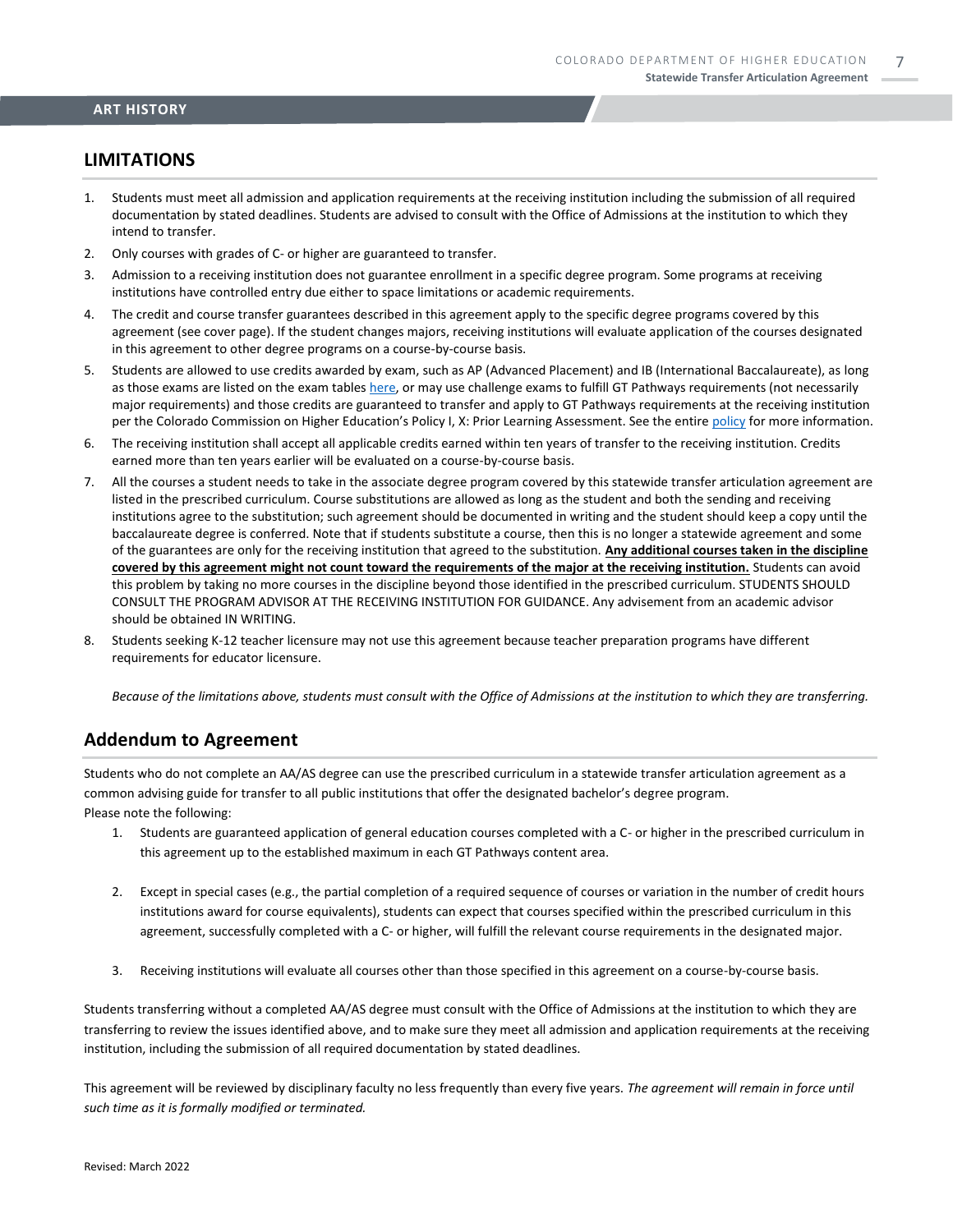The Department of Higher Education – in consultation with the General Education Council – may make minor technical changes to this agreement on behalf of participating institutions. The most current version of the agreement can be found on th[e CDHE website.](https://highered.colorado.gov/transfer-degrees) Institutions that wish to join or withdraw from this agreement should consult the Division of Academic Affairs at the Colorado Department of Higher Education. Terms and processes are outlined in the Commission's policy on Statewide Transfer and GT Pathways, available at the [CDHE website.](https://highered.colorado.gov/educators/policy-funding/general-education-ge-council/gtpathways/transfer-agreements)

A paper or hard copy of this document may not be the most current version of the agreement—check th[e website](https://highered.colorado.gov/transfer-degrees) of the Colorado Department of Higher Education for the most current version.

*Signatures from institutional/system Chief Academic Officers for all participating institutions, as listed on the cover page, have signed this agreement. Signatures of Chief Academic Officers, who possess or have been delegated authority to enter into this agreement on behalf of their institution or institutions (in some cases by the institutional or system governing board), are on file in the Division of Academic Affairs at the Colorado Department of Higher Education.*